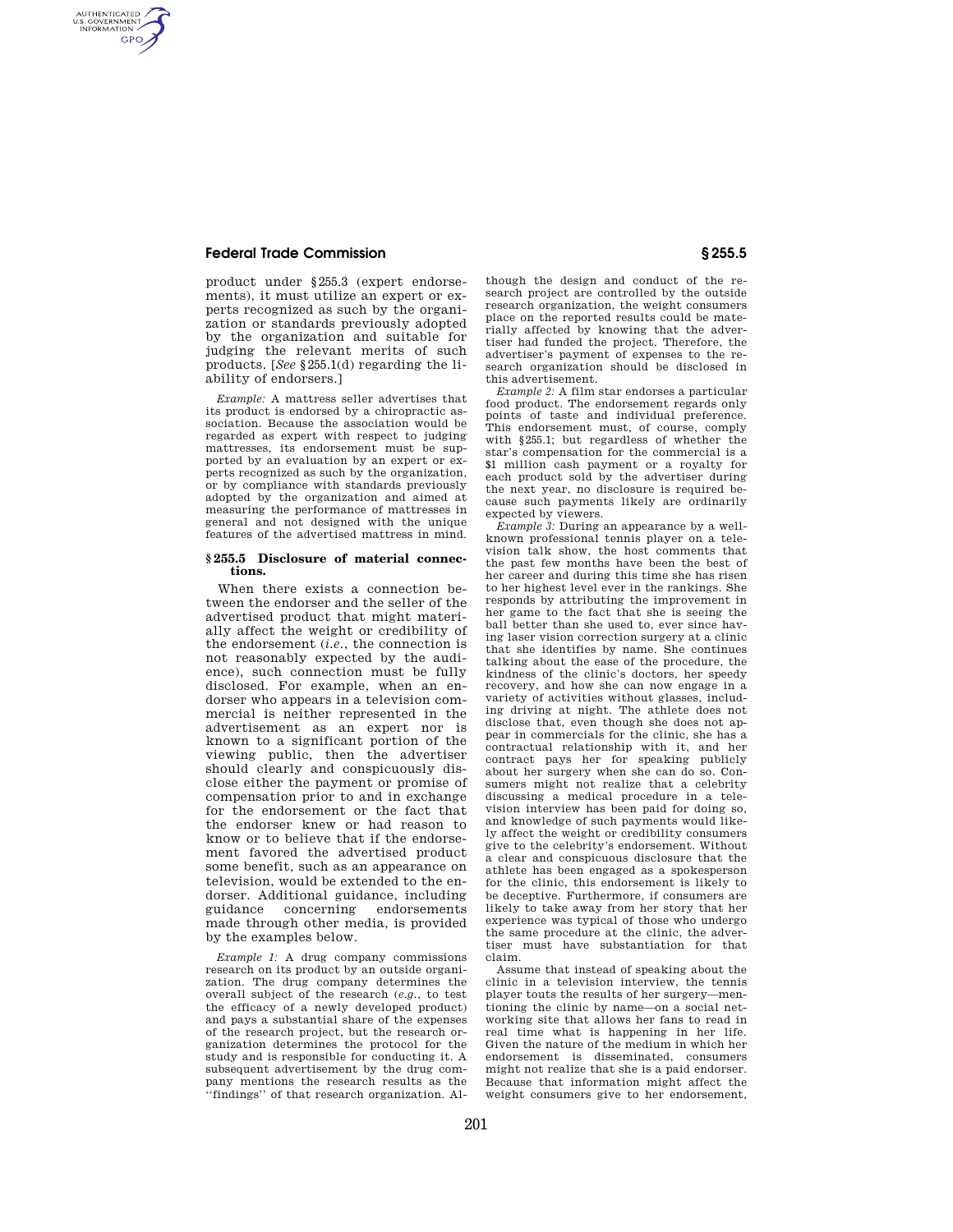her relationship with the clinic should be disclosed.

Assume that during that same television interview, the tennis player is wearing clothes bearing the insignia of an athletic wear company with whom she also has an endorsement contract. Although this contract requires that she wear the company's clothes not only on the court but also in public appearances, when possible, she does not mention them or the company during her appearance on the show. No disclosure is required because no representation is being made about the clothes in this context.

*Example 4:* An ad for an anti-snoring product features a physician who says that he has seen dozens of products come on the market over the years and, in his opinion, this is the best ever. Consumers would expect the physician to be reasonably compensated for his appearance in the ad. Consumers are unlikely, however, to expect that the physician receives a percentage of gross product sales or that he owns part of the company, and either of these facts would likely materially affect the credibility that consumers attach to the endorsement. Accordingly, the advertisement should clearly and conspicuously disclose such a connection between the company and the physician.

*Example 5:* An actual patron of a restaurant, who is neither known to the public nor presented as an expert, is shown seated at the counter. He is asked for his ''spontaneous'' opinion of a new food product served in the restaurant. Assume, first, that the advertiser had posted a sign on the door of the restaurant informing all who entered that day that patrons would be interviewed by the advertiser as part of its TV promotion of its new soy protein ''steak.'' This notification would materially affect the weight or credibility of the patron's endorsement, and, therefore, viewers of the advertisement should be clearly and conspicuously informed of the circumstances under which the endorsement was obtained.

Assume, in the alternative, that the advertiser had not posted a sign on the door of the restaurant, but had informed all interviewed customers of the ''hidden camera'' only after interviews were completed and the customers had no reason to know or believe that their response was being recorded for use in an advertisement. Even if patrons were also told that they would be paid for allowing the use of their opinions in advertising, these facts need not be disclosed.

*Example 6:* An infomercial producer wants to include consumer endorsements for an automotive additive product featured in her commercial, but because the product has not yet been sold, there are no consumer users. The producer's staff reviews the profiles of individuals interested in working as ''extras'' in commercials and identifies several who are interested in automobiles. The ex-

# **§ 255.5 16 CFR Ch. I (1–1–19 Edition)**

tras are asked to use the product for several weeks and then report back to the producer. They are told that if they are selected to endorse the product in the producer's infomercial, they will receive a small payment. Viewers would not expect that these ''consumer endorsers'' are actors who were asked to use the product so that they could appear in the commercial or that they were compensated. Because the advertisement fails to disclose these facts, it is deceptive.

*Example 7:* A college student who has earned a reputation as a video game expert maintains a personal weblog or ''blog'' where he posts entries about his gaming experiences. Readers of his blog frequently seek his opinions about video game hardware and software. As it has done in the past, the manufacturer of a newly released video game system sends the student a free copy of the system and asks him to write about it on his blog. He tests the new gaming system and writes a favorable review. Because his review is disseminated via a form of consumer-generated media in which his relationship to the advertiser is not inherently obvious, readers are unlikely to know that he has received the video game system free of charge in exchange for his review of the product, and given the value of the video game system, this fact likely would materially affect the credibility they attach to his endorsement. Accordingly, the blogger should clearly and conspicuously disclose that he received the gaming system free of charge. The manufacturer should advise him at the time it provides the gaming system that this connection should be disclosed, and it should have procedures in place to try to monitor his postings for compliance.

*Example 8:* An online message board designated for discussions of new music download technology is frequented by MP3 player enthusiasts. They exchange information about new products, utilities, and the functionality of numerous playback devices. Unbeknownst to the message board community, an employee of a leading playback device manufacturer has been posting messages on the discussion board promoting the manufacturer's product. Knowledge of this poster's employment likely would affect the weight or credibility of her endorsement. Therefore, the poster should clearly and conspicuously disclose her relationship to the manufacturer to members and readers of the message board.

*Example 9:* A young man signs up to be part of a ''street team'' program in which points are awarded each time a team member talks to his or her friends about a particular advertiser's products. Team members can then exchange their points for prizes, such as concert tickets or electronics. These incentives would materially affect the weight or credibility of the team member's endorsements. They should be clearly and conspicuously